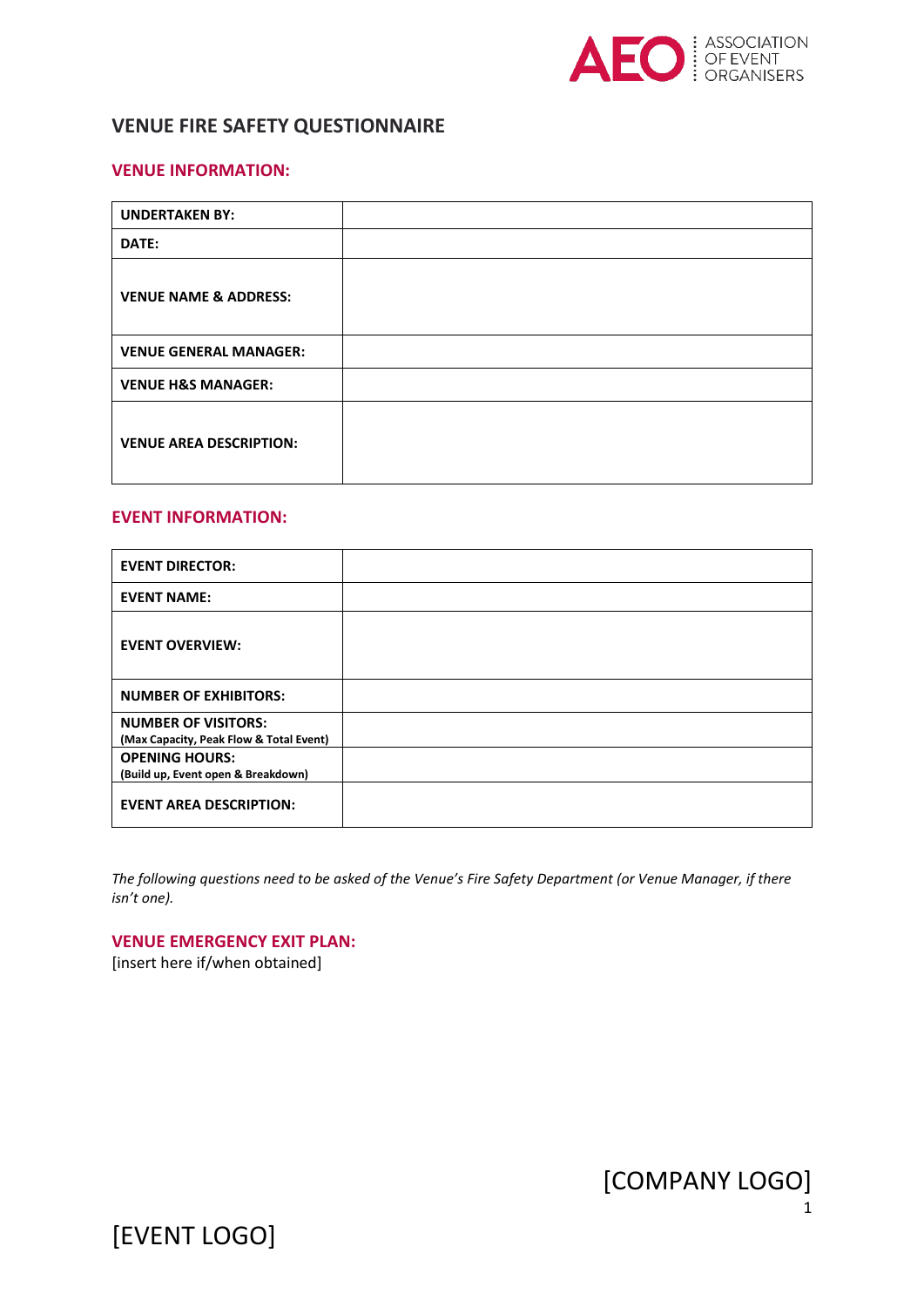

### **RISK ASSESSMENTS:**

|    | <b>RATINGS:</b>                                                                                                                                                             | <b>GREEN</b> | <b>AMBER</b> | <b>RED</b>     | <b>VERDICT</b><br>Acceptable (A) /<br>Unacceptable (UA) /<br>Not Applicable (NA) |
|----|-----------------------------------------------------------------------------------------------------------------------------------------------------------------------------|--------------|--------------|----------------|----------------------------------------------------------------------------------|
|    | <b>In-House Venue H&amp;S Risk Assessments</b>                                                                                                                              |              |              |                |                                                                                  |
|    | Can you share your venue General Risk Assessment?                                                                                                                           | Yes          | Partly       | N <sub>o</sub> |                                                                                  |
| 2. | Can you share your venue Fire Risk Assessment?                                                                                                                              | Yes          | Partly       | N <sub>o</sub> |                                                                                  |
| 3. | Do you collect and vet venue-contractors general risk and fire risk<br>assessments (rigging / catering / cleaners etc), and if so, how<br>regularly do you request updates? | Per Event    | Quarterly    | Yearly         |                                                                                  |
|    | COMMENTS:                                                                                                                                                                   |              |              |                |                                                                                  |

| In-House Venue H&S Risk Assessments |                            |                    |  |  |
|-------------------------------------|----------------------------|--------------------|--|--|
| <b>OBSERVED STRENGTHS</b>           | <b>OBSERVED WEAKNESSES</b> | <b>ACTION PLAN</b> |  |  |
|                                     |                            |                    |  |  |
|                                     |                            |                    |  |  |
|                                     |                            |                    |  |  |
|                                     |                            |                    |  |  |
|                                     |                            |                    |  |  |

## **FIRE SAFETY:**

|    | <b>RATINGS:</b>                                                                                                                                                                                                                                                     | <b>GREEN</b>  | <b>AMBER</b> | <b>RED</b> | <b>VERDICT</b><br>Acceptable (A) /<br>Unacceptable (UA)<br>/ Not Applicable<br>(NA) |
|----|---------------------------------------------------------------------------------------------------------------------------------------------------------------------------------------------------------------------------------------------------------------------|---------------|--------------|------------|-------------------------------------------------------------------------------------|
|    | In-House Venue Fire Safety                                                                                                                                                                                                                                          |               |              |            |                                                                                     |
| 1. | Can you share your venue fire safety policy?                                                                                                                                                                                                                        | Yes           | Partly       | <b>No</b>  |                                                                                     |
| 2. | Does the venue have a central fire control room to monitor fire<br>safety systems and in particular fire detection systems for each hall<br>/ tenanted space at the venue? Please elaborate on what the<br>minimum legal requirements are & your level of coverage. | <b>Yes</b>    | Partly       | <b>No</b>  |                                                                                     |
|    | <b>COMMENTS:</b>                                                                                                                                                                                                                                                    |               |              |            |                                                                                     |
| 3. | What fire alert warning systems are in place to warn of a fire alert<br>situation? Please detail any Alarms, Public Announcements etc                                                                                                                               | Full<br>Venue | Part Venue   | None       |                                                                                     |
|    | COMMENTS:                                                                                                                                                                                                                                                           |               |              |            |                                                                                     |
| 4. | How often do you test the fire detection alert systems in each hall?                                                                                                                                                                                                | Weekly        | Monthly      | Quarterly  |                                                                                     |
| 5. | Do you have a process to communicate with any tenanted event<br>organisers in case of a fire? Please detail what this is.                                                                                                                                           | <b>Yes</b>    | Partly       | <b>No</b>  |                                                                                     |
|    | <b>COMMENTS:</b>                                                                                                                                                                                                                                                    |               |              |            |                                                                                     |